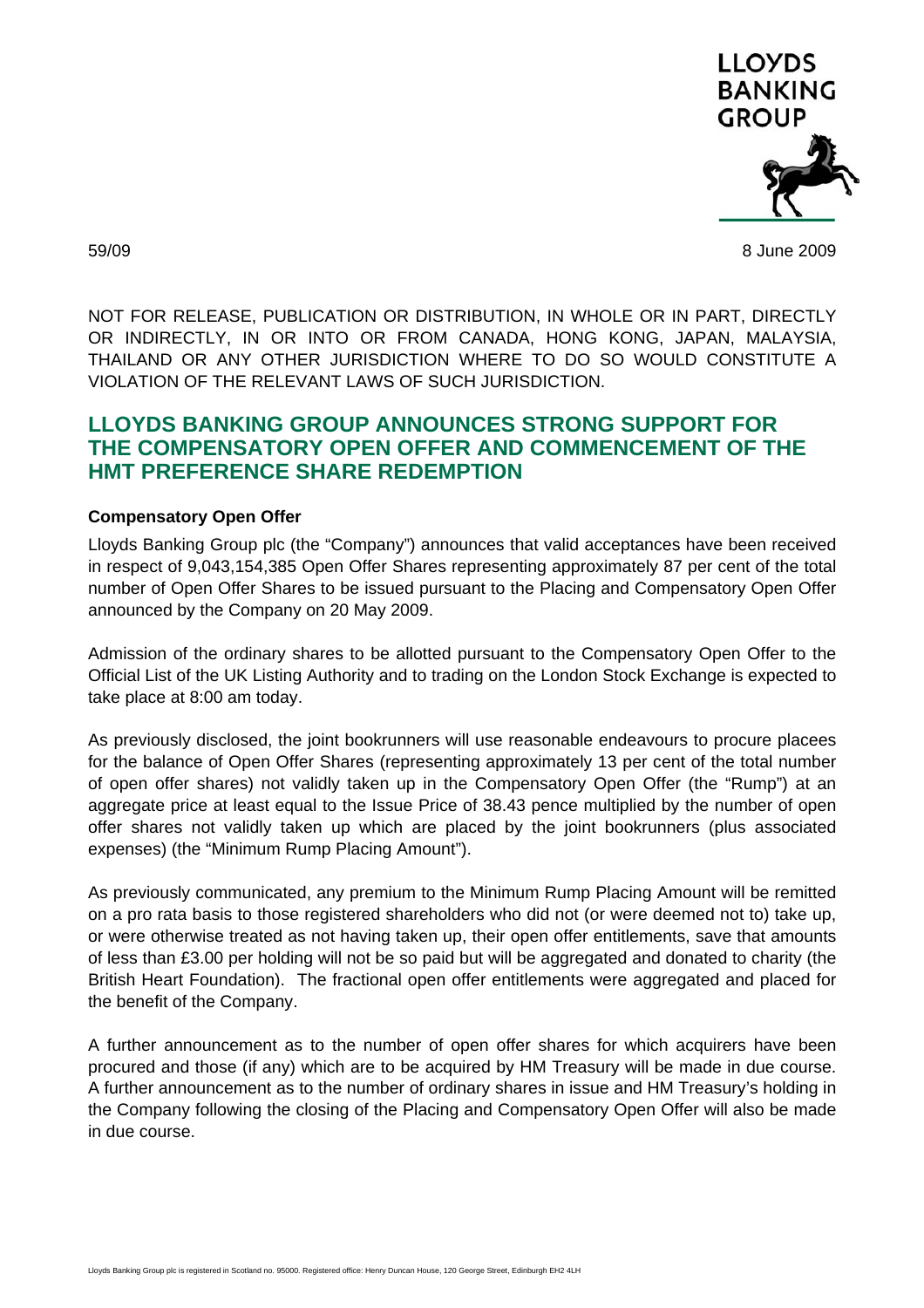## **HMT Preference Share Redemption**

As announced on 7 March 2009, Lloyds Banking Group will use the proceeds of the Placing and Compensatory Open Offer (being not less than £3,940 million net of commissions of up to £60 million payable to HM Treasury under the open offer agreement), together with up to £300 million of the Group's existing cash resources, to redeem all outstanding HMT Preference Shares issued to HM Treasury in January 2009 at 101 per cent of their issue price (in accordance with the terms agreed with HM Treasury) together with accrued dividends thereon.

Today Lloyds Banking Group will use proceeds of the Compensatory Open Offer together with existing cash resources to redeem 3,475,284 outstanding HMT Preference Shares. Following this first redemption, the remaining 524,716 outstanding HMT Preference Shares are expected to be redeemed shortly after the completion of the placing of the Rump. A further announcement will be made in due course.

For further information:

| <b>Investor Relations</b><br>Michael Oliver<br>Director of Investor Relations<br>Email: michael.oliver@ltsb-finance.co.uk       | +44 (0) 20 7356 2167 |
|---------------------------------------------------------------------------------------------------------------------------------|----------------------|
| Douglas Radcliffe<br>Senior Manager, Investor Relations<br>Email: douglas.radcliffe@Itsb-finance.co.uk                          | +44 (0) 20 7356 1571 |
| <b>Media Relations</b><br>Shane O'Riordain<br><b>Group Communications Director</b><br>Email: shane.o'riordain@lloydsbanking.com | +44 (0) 20 7356 1849 |